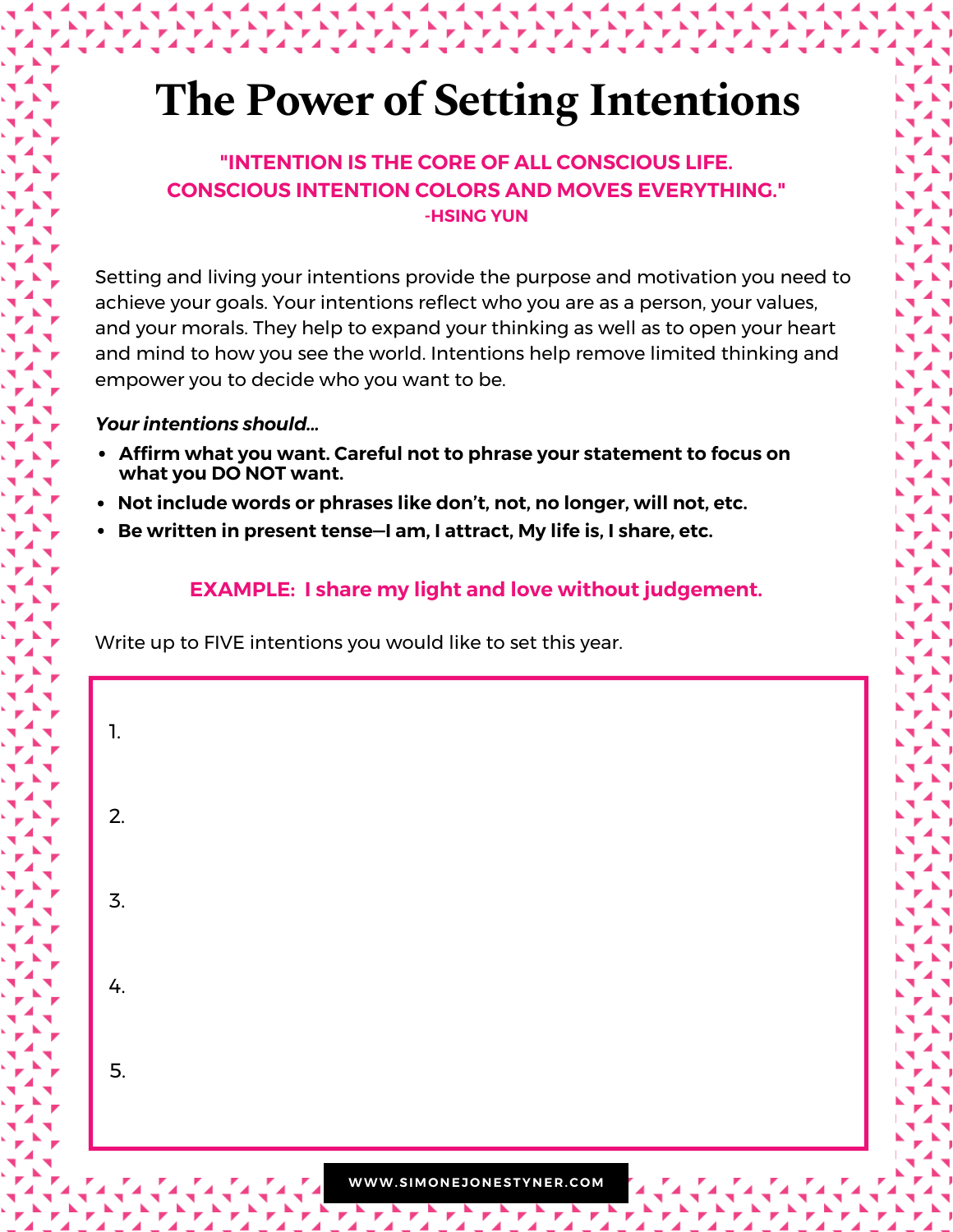### **How To Set SMART Goals**

#### **"YOU ARE NEVER TOO OLD TO SET ANOTHER GOAL OR TO DREAM A NEW DREAM." -C.S. LEWIS**

Goals set the big picture for what you want to accomplish in the future. Don't be afraid of setting big goals or doubt that you can achieve them. Doing something different can be scary and uncomfortable but sometimes that is just what you need to push you outside of your comfort zone. The most effective goals are SMART.

#### *SMART goals are...*

- **Specific—Must be clearly defined**
- **Measurable—Gives you a way to evaluate your progress**
- **Attainable—Is it possible?**
- **Relevant or Realistic—Does it make sense?**
- **Timely—You need to set deadlines to keep you on track**

#### **EXAMPLE: I pay off \$3000 of credit card debt by October 2021**

Considering all areas of your life (family, health, professional, financial, etc.), write up to FIVE goals you would like to accomplish this year.

| $\mathbf{1}$ . |  |  |  |
|----------------|--|--|--|
| 2.             |  |  |  |
| 3.             |  |  |  |
| 4.             |  |  |  |
| 5.             |  |  |  |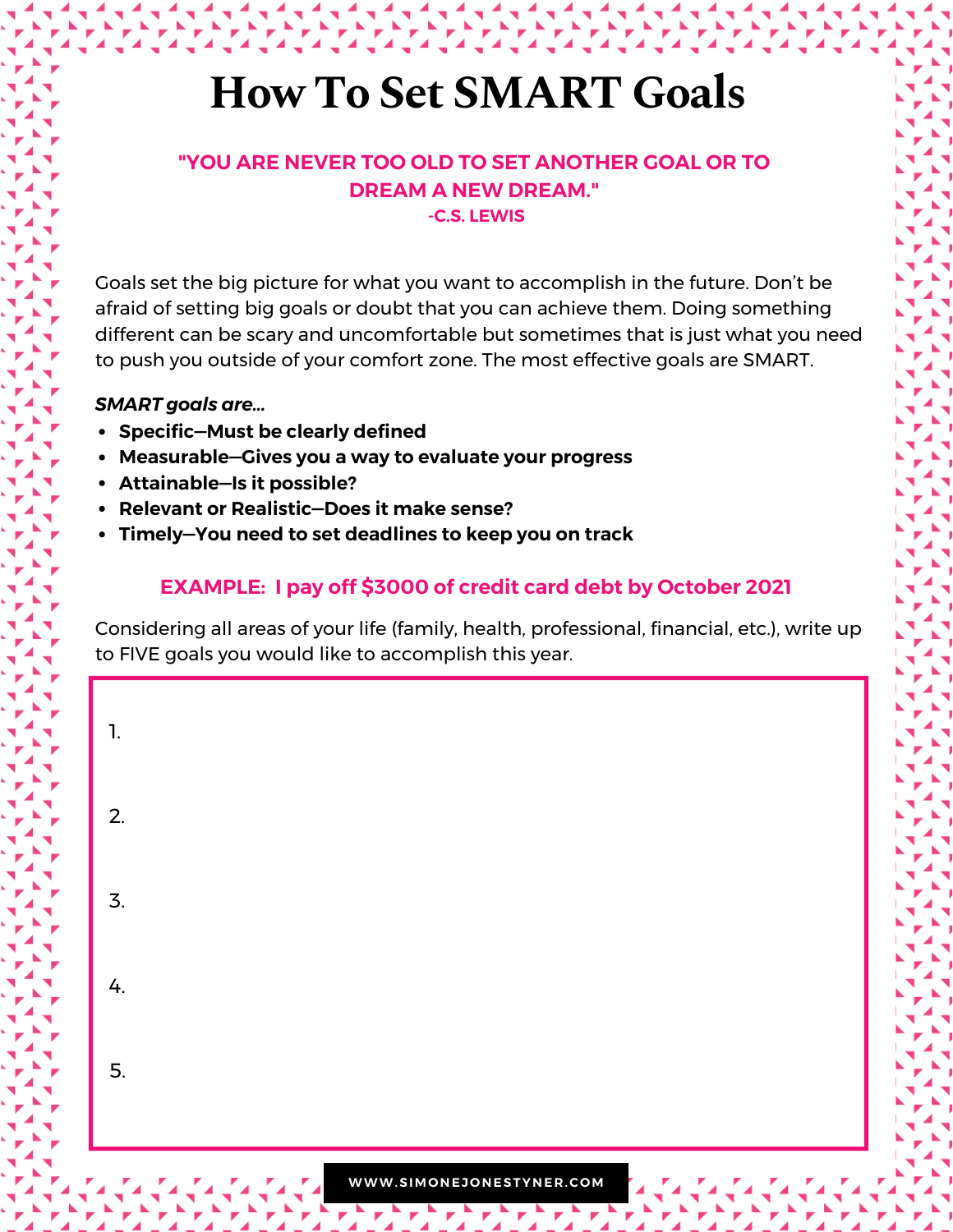#### **"SETTING A GOAL REQUIRES CLARITY. ACHIEVING IT REQUIRES ACTION." -SIMONE JONES TYNER**

Goals without action are just hopes and dreams. Setting intentions and goals mean nothing if you don't have a plan to achieve them. Picture your goal as your destination and the action plan is your road map to get there. An action plan provides a clear path to help you drive forward to reach your goals.

#### *An action plan will help you...*

- **Determine the steps you need to take to achieve your goals**
- **Break your goals down into manageable tasks**
- **Prioritize the tasks necessary to achieve your goals**
- **Effectively manage your time**
- **Track your progress**
- **Stay focused**

Breaking down your big goal into mini-goals will help you create a list of actionable tasks that you need to complete in order to achieve it.

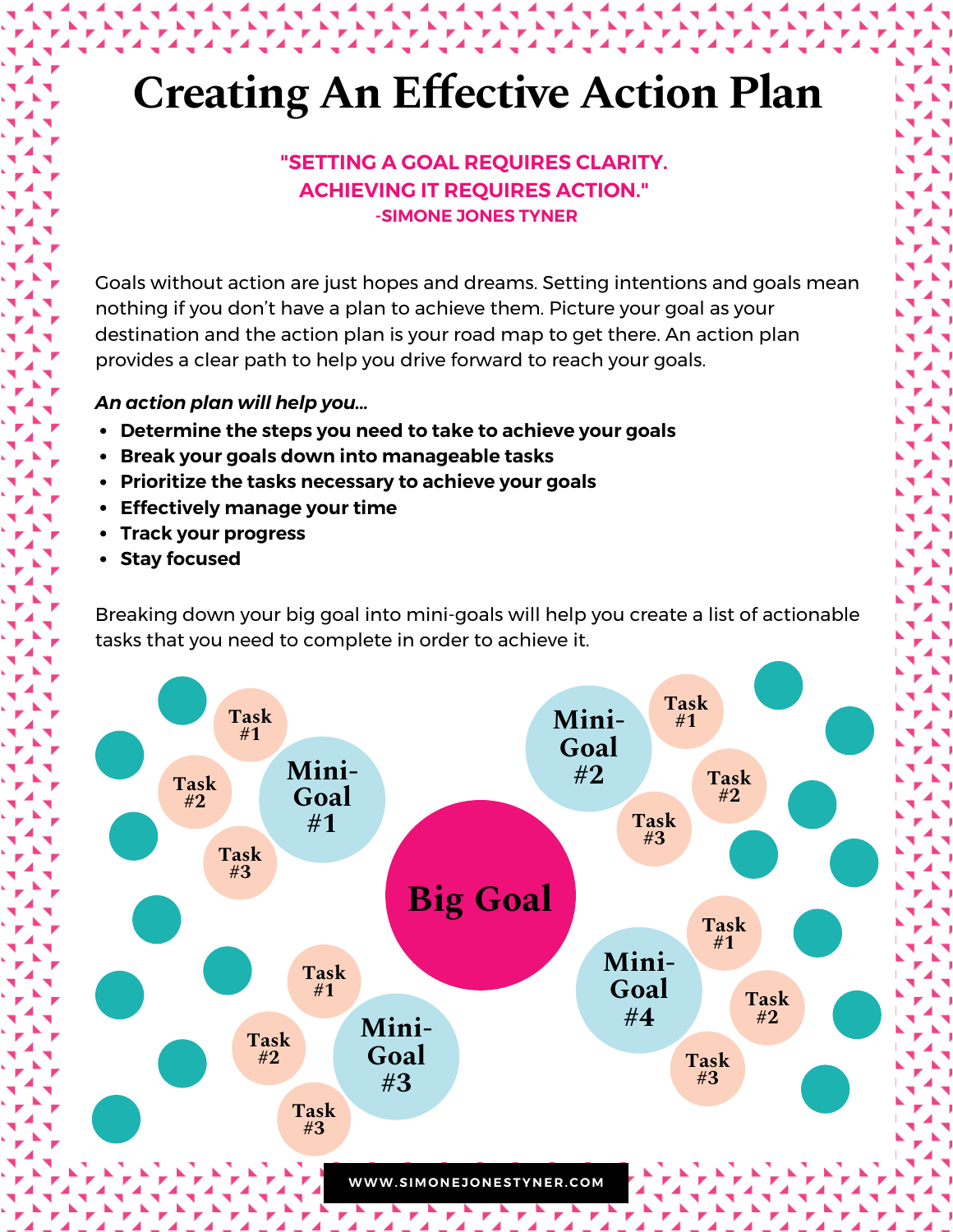**Write ONE goal you would like to accomplish this year.**

**Make a list of things you need to do to reach the goal by your deadline.**

**WWW.SIMO NEJ O NESTYNER.C OM**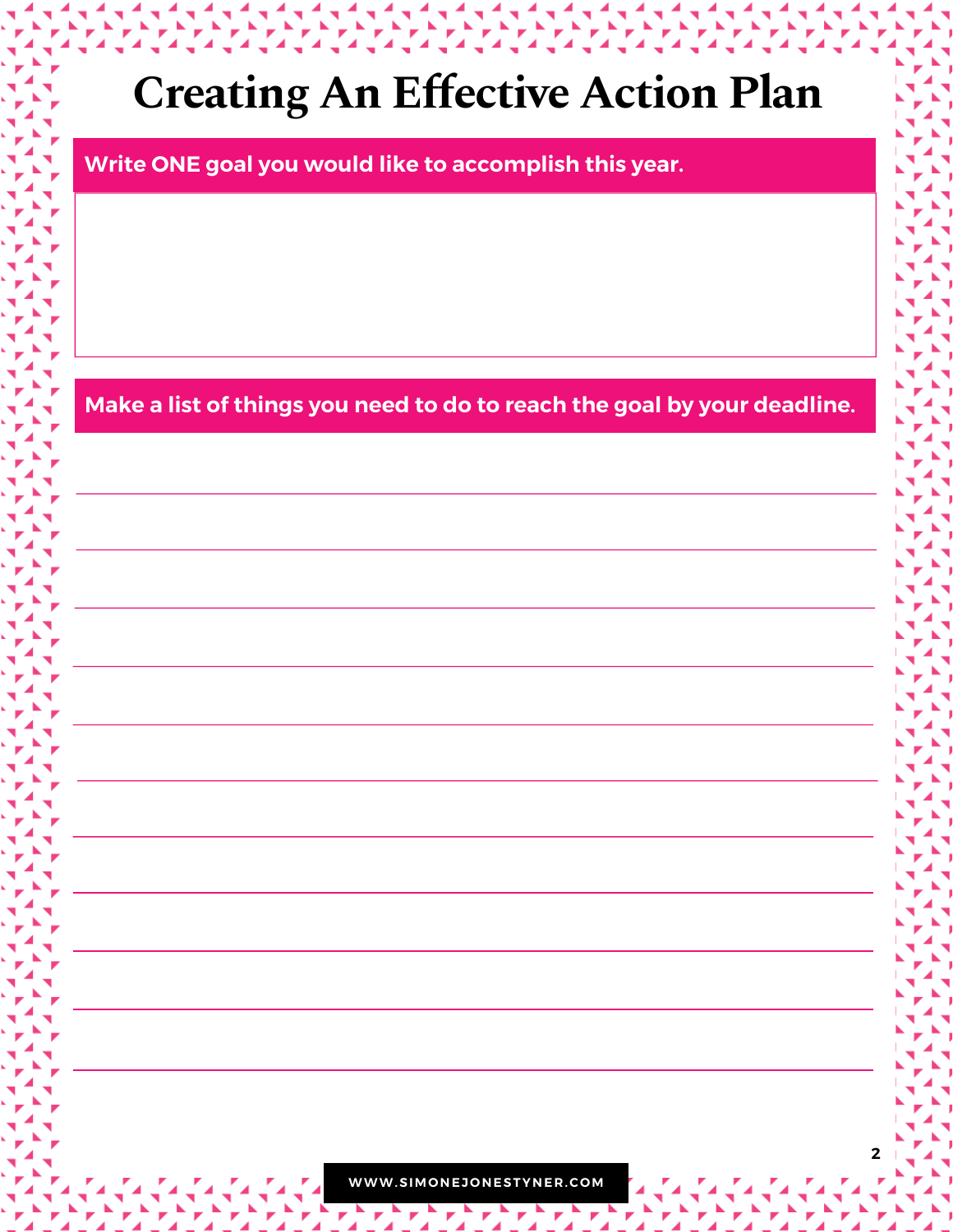**Make a list of things you will do this month to move you closer to achieving your goal.**

#### **MONTH**

**Make a list of things you will do each week to move to closer to achieving your goals for the month.**

**WEEK 1**

#### **WEEK 2**

#### **WEEK 3**

#### **WEEK 4**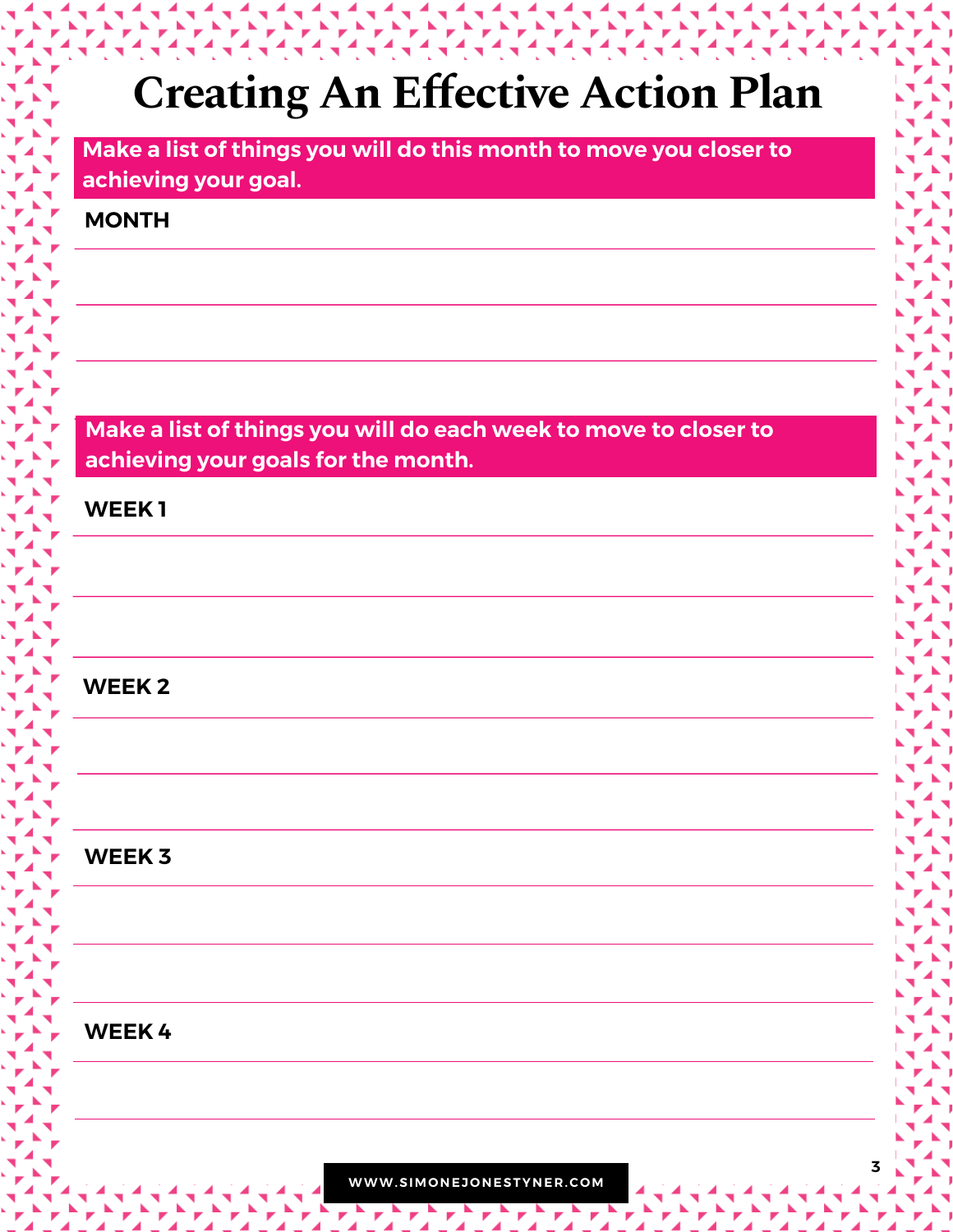**Make a list of things you will do each day to move you closer to achieving your goals for the week.**

| WEEK1                     | <b>WEEK2</b>              |
|---------------------------|---------------------------|
| M                         | $\boldsymbol{\mathsf{M}}$ |
| T                         | $\mathsf T$               |
| W                         | W                         |
| <b>TH</b>                 | <b>TH</b>                 |
| F                         | F                         |
| ${\sf S}$                 | $\mathsf{s}$              |
| ${\sf S}$                 | $\mathsf{s}$              |
|                           |                           |
| WEEK 3                    | <b>WEEK4</b>              |
| $\boldsymbol{\mathsf{M}}$ | $\mathsf{M}$              |
| T                         | T                         |
| W                         | W                         |
| <b>TH</b>                 | <b>TH</b>                 |
| F                         | F                         |
| $\mathsf{s}$              | ${\sf S}$                 |

**4**